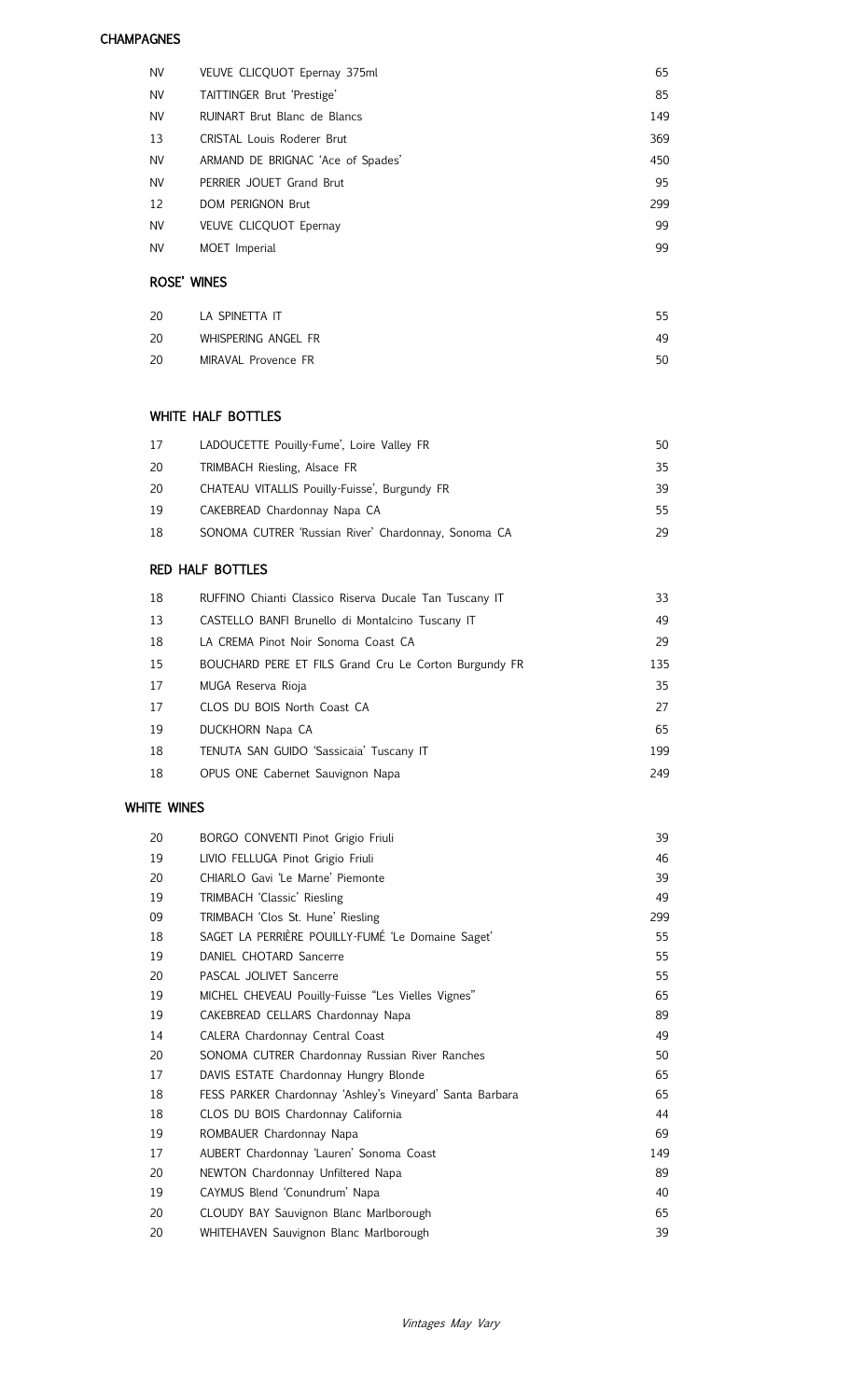# RED WINES

## PINOT NOIR & BURGUNDY

| 18 | CHERRY PIE 'San Pablo Bay Block' Carneros                | 79  |
|----|----------------------------------------------------------|-----|
| 19 | LA CREMA Sonoma Coast                                    | 55  |
| 19 | SONOMA CUTRER Russian River                              | 69  |
| 16 | RODNEY STRONG Russian River                              | 59  |
| 18 | <b>MERRY EDWARDS Russian River</b>                       | 99  |
| 18 | <b>FRANK FAMILY Carneros</b>                             | 85  |
| 18 | KEN WRIGHT 'Shea Vineyard'                               | 96  |
| 18 | FESS PARKER 'Ashley's Vineyard' Santa Barbara            | 79  |
| 19 | KOSTA BROWN Russian River                                | 149 |
| 19 | CAYMUS Belle Glos "Clark & Telephone" S. Lucia Highlands | 89  |
| 18 | FAR NIENTE 'En Route' Russian River                      | 95  |
| 19 | <b>FLOWERS Sonoma Coast</b>                              | 85  |
| 17 | SEA SMOKE "Ten" Sta. Rita Hills                          | 159 |
| 17 | A TO Z                                                   | 49  |
| 16 | KING'S RIDGE Willamette                                  | 49  |
| 17 | SHEA WINE CELLARS Willamette                             | 75  |
| 18 | PENNER-ASH Willamette                                    | 69  |
| 17 | CHAPTER 24 'The Fire' Willamette                         | 95  |
| 18 | <b>BERGSTROM Shea Vinyard</b>                            | 89  |
| 18 | DOMAINE MEO-CAMUZET Corton Grand Cru 'Les Perrieres'     | 549 |
| 19 | HENRY GOUGES 'Nuits St George 1er Cru Les Chaignots' FR  | 179 |
| 17 | MONGEARD-MUGNERET Grands-Eschezeaux Grand Cru FR         | 359 |

#### MERLOT

| 17     | RODNEY STRONG Sonoma Coast      | 39  |
|--------|---------------------------------|-----|
| 18     | FROG'S LEAP Napa                | 66  |
| 13     | MERRIAM VINEYARDS Russian River | 49  |
| 17     | NINE NORTH 'Parcel 41' Napa     | 49  |
| $00\,$ | BERINGER 'Howell Mountain' Napa | 159 |
| 13     | <b>DUCKHORN Napa</b>            | 89  |
| 18     | DUCKHORN 'Three Palm' Napa      | 149 |
| 18     | ROMBAUER Napa                   | 69  |
|        |                                 |     |

## ZINFANDEL

| 18 | <b>RIDGE Lytton Spring</b>    | 59 |
|----|-------------------------------|----|
| 18 | A. RAFANELLI Dry Creek Valley | 79 |
| 12 | <b>BERAN</b> California       | 36 |
| 19 | SEGHESIO Sonoma County        | 44 |
| 18 | DUCKHORN 'Paraduxx' Napa      | 70 |
|    |                               |    |

## SYRAH

| 14 | ANDREW MURRAY 'Roasted Slope' | 69 |
|----|-------------------------------|----|
| 17 | STAGS LEAP Petite Syrah       | 69 |
| 17 | SHAFER "Relentless"           |    |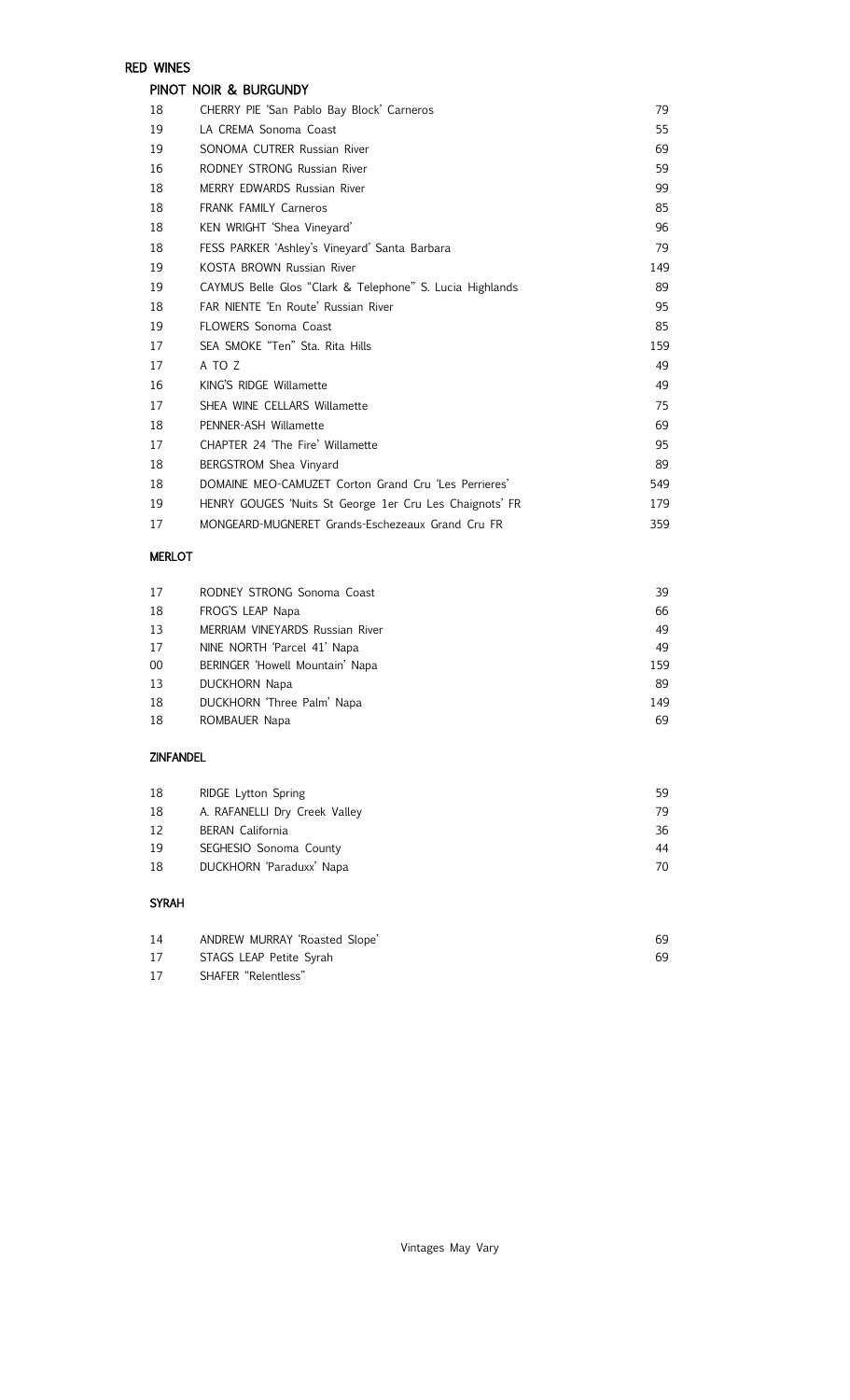## CABERNET SAUVIGNON

| 17 | NAPA CELLARS                                 | 59  |
|----|----------------------------------------------|-----|
| 18 | NEWTON 'Skyside'                             | 55  |
| 18 | <b>DARIOUSH</b>                              | 159 |
| 18 | J. LOHR Hilltop                              | 55  |
| 18 | HESS 'Allomi'                                | 59  |
| 18 | ROBERT MONDAVI                               | 60  |
| 12 | ROBERT MONDAVI Reserve                       | 179 |
| 16 | CLOS DU VAL                                  | 89  |
| 19 | SMITH & HOOK                                 | 49  |
| 17 | <b>EMBLEM</b>                                | 59  |
| 18 | PINE RIDGE                                   | 79  |
| 19 | <b>TURNBULL</b>                              | 85  |
| 18 | VINEYARD 29 'Cru'                            | 109 |
| 16 | VINEYARD 29 'Aida Estate'                    | 299 |
| 17 | ZD                                           | 109 |
| 18 | FOREMAN Napa                                 | 169 |
| 18 | LA JOTA VINEYARDS Howell Mountain            | 219 |
| 19 | LAIL VINEYARDS 'Blueprint' Napa              | 129 |
| 18 | <b>FRANK FAMILY Rutherford</b>               | 95  |
| 18 | <b>GROTH Oakville</b>                        | 119 |
| 15 | <b>GROTH 'Reserve' Oakville</b>              | 209 |
| 16 | FISHER 'Coach Insignia' Napa                 | 159 |
| 18 | QUINTESSA                                    | 349 |
| 15 | <b>GANDONA</b>                               | 299 |
| 16 | <b>DUNN Howell Mountain</b>                  | 229 |
| 16 | FIGGINS Walla Walla                          | 189 |
|    |                                              |     |
| 16 | <b>DAVIS ESTATE</b>                          | 129 |
| 17 | <b>CAYMUS Special Select</b>                 | 299 |
| 18 | PENFOLDS Bin 704                             | 129 |
| 18 | PENFOLDS Bin 149                             | 209 |
| 16 | SILVER OAK Alexander Valley                  | 139 |
| 16 | SILVER OAK Napa Valley                       | 219 |
| 17 | JORDAN Alexander Valley                      | 105 |
| 18 | CARAVAN                                      | 99  |
| 15 | OVID Napa                                    | 359 |
| 18 | JOSEPH PHELPS Napa                           | 119 |
| 15 | JOSEPH PHELPS 'Insignia' Napa                | 309 |
| 18 | JOSEPH PHELPS 'Insignia' Napa                | 349 |
| 19 | DUCKHORN 'Decoy' Sonoma                      | 49  |
| 18 | <b>DUCKHORN Napa</b>                         | 129 |
| 18 | EDUCATED GUESS                               | 50  |
| 16 | ROBERT CRAIG Spring Mountain                 | 149 |
| 18 | ROBERT CRAIG 'Affinity'                      | 110 |
| 18 | <b>FAUST</b>                                 | 109 |
| 18 | FAR NIENTE Napa                              | 189 |
| 13 | FAR NIENTE "Cave Selection" Oakville         | 319 |
| 14 | FAR NIENTE "Cave Selection" Oakville         | 319 |
| 18 | STAGS' LEAP The Investor                     | 65  |
| 16 | SPRING MOUNTAIN                              | 149 |
| 18 | O'SHAUGNESSY Napa                            | 125 |
| 18 | <b>STAGLIN</b>                               | 299 |
| 19 | NICKEL & NICKEL 'Branding Iron'              | 159 |
| 17 | SHAFER 'Hillside Select' Stags Leap District | 399 |
| 18 | SHAFER 'One Point Five' Stags Leap District  | 189 |
| 13 | REALM CELLARS 'The Bard'                     | 245 |
| 16 | <b>PAHLMEYER</b>                             | 269 |
|    |                                              | 399 |
| 13 | DOMINUS '30th Vintage'                       |     |
| 17 | <b>DOMINUS</b>                               | 399 |
| 18 | <b>DOMINUS</b>                               | 465 |
| 18 | OPUS ONE Napa                                | 450 |
| 18 | DOUBLEBACK by Drew Bledsoe Walla Walla       | 199 |
| 18 | HUNDRED ACRE 'Kayli Morgan' Napa             |     |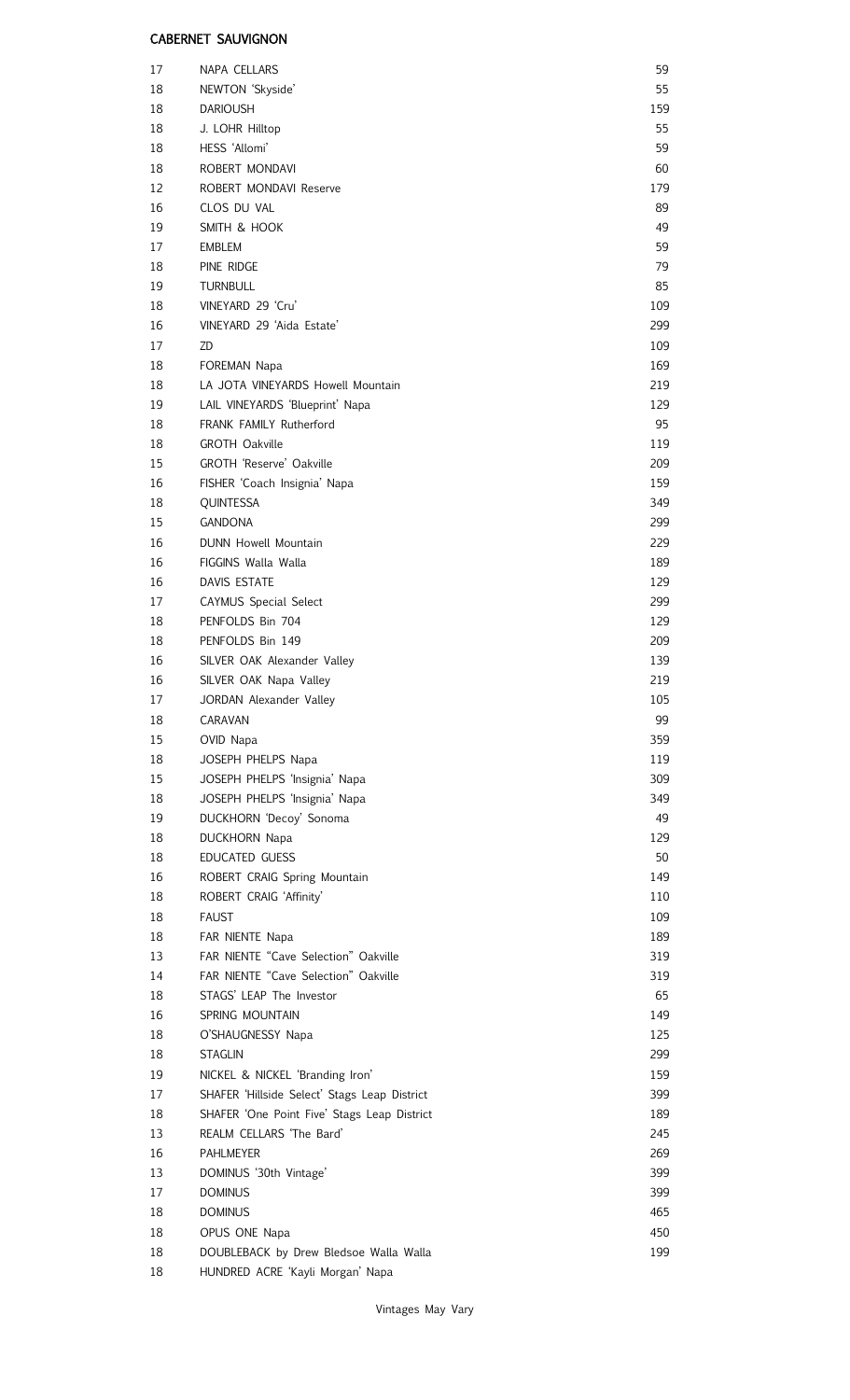|               | <b>BRUNELLO DI MONTALCINO</b>                                              |            |
|---------------|----------------------------------------------------------------------------|------------|
| 12            | LE RAGNAIE                                                                 | 119        |
| 15            | LE RAGNAIE                                                                 | 129        |
| 10<br>11      | LE RAGNAIE 'V.V.'<br>LE RAGNAIE 'V.V.'                                     | 220<br>169 |
| 15            | LE RAGNAIE 'Fornace'                                                       | 199        |
| 16            | LA FUGA                                                                    | 119        |
| 15            | SILVIO NARDI                                                               | 139        |
| 16            | SILVIO NARDI                                                               | 139        |
| 16            | SILVIO NARDI 'Manachiara'                                                  | 179        |
| 16            | FRESCOBALDI Castelgiocondo                                                 | 109        |
| 10            | PALAZZO                                                                    | 149        |
| 15<br>10      | CAPARZO<br>AZIENDA AGRICOLA LA TORRE                                       | 115<br>135 |
| 12            | SAN POLO                                                                   | 129        |
| 16            | CASTIGLION DEL BOSCO                                                       | 119        |
|               | CHIANTI CLASSICO                                                           |            |
| 16            | <b>RODANO</b>                                                              | 49         |
| 16            | RODANO 'Viacosta'                                                          | 85         |
| 16            | <b>FONTERUTOLI</b>                                                         | 55         |
| 06<br>17      | CASTELLO DI FONTERUTOLI<br>FRESCOBALDI 'Nipozzano' Rufina Riserva          | 99<br>45   |
| 18            | NOZZOLE Riserva                                                            | 49         |
| 18            | RUFFINO Riserva Ducale Tan                                                 | 59         |
| 15            | SAN FELICE Riserva 'Il Grigio'                                             | 49         |
| 12            | NOZZOLE Gran Selezione 'La Forra'                                          | 89         |
| 16            | NOZZOLE Gran Selezione 'La Forra'                                          | 89         |
| 17            | RICASOLI Castello di Brolio                                                | 45         |
| 15<br>15      | RICASOLI 'Ceniprimo' Gran Selezione<br>RICASOLI 'Colledila' Gran Selezione | 149<br>149 |
| 15            | RICASOLI 'Roncicone' Gran Selezione                                        | 149        |
| 17            | RICASOLI 'Colledila' Gran Selezione                                        | 119        |
| <b>TUSCAN</b> |                                                                            |            |
| 18            | TENUTA SAN GUIDO 'Sassicaia' Bolgheri                                      | 329        |
| 16            | TENUTA SAN GUIDO 'SASSICAIA'                                               | 369        |
| 16            | TENUTA DELL'ORNELLAIA 'Ornellaia' Bolgheri                                 | 349        |
| 18            | TIGNANELLO                                                                 | 189        |
| 18            | GUADO AL TASSO Bolgheri                                                    | 189        |
| 19            | TENUTA SETTE PONTI 'Oreno'                                                 | 179        |
| 14            | COL D'ORCIA Rosso di Montalcino                                            | 55         |
| 16            | CARPINETO Vino Nobile di Montepulciano Riserva                             | 59         |
|               | <b>VALPOLICELLA</b>                                                        |            |
| 17<br>18      | SARTORI 'Montegradella'<br><b>BERTANI Ripasso</b>                          | 49<br>59   |
| 12            | DAL FORNO                                                                  | 179        |
| 13            | DAL FORNO                                                                  | 179        |
| 14            | DAL FORNO                                                                  | 179        |
| <b>BAROLO</b> |                                                                            |            |
| 16            | GIOVANNI VIBERTI 'Buon Padre'                                              | 99         |
| 16            | <b>GIANNI GAGLIARDO</b>                                                    | 99         |
| 16            | CHIARLO 'Tortoniano'                                                       | 109        |
| 16            | GIULA NEGRI 'Serradenari'                                                  | 159        |
| 16            | GUIDO PORRO 'Lazzairasco'                                                  | 169        |
| 17            | <b>BROVIA</b>                                                              | 119        |
| 06            | LUIGI EINAUDI 'Costa Grimaldi'                                             | 169        |
| 16            | PODERE LUIGI EUNAUDI                                                       | 179        |
| 16            | LA SPINETTA 'Campe'                                                        | 189        |
| 17            | ELVIO COGNO 'Ravera'                                                       | 139        |
| 16            | DAMILANO 'Bruntae'                                                         | 179        |
| 16<br>10      | DAMILANO 'Cannubi'<br>FIGLI LUIGI ODDERO Rocche Riserva                    | 179<br>209 |
| 15            | FIGLI LUIGI ODDERO Rocche Riserva                                          | 179        |
| 16            | FIGLI LUIGI ODDERO                                                         | 149        |
| 16            | FONTANAFREDDA 'La Rosa'                                                    | 169        |
| 96            | FONTANAFREDDA 'Lazzarito'                                                  | 239        |
| 98            | FONTANAFREDDA 'Lazzarito'                                                  | 189        |
| 99            | FONTANAFREDDA 'Lazzarito'                                                  | 179        |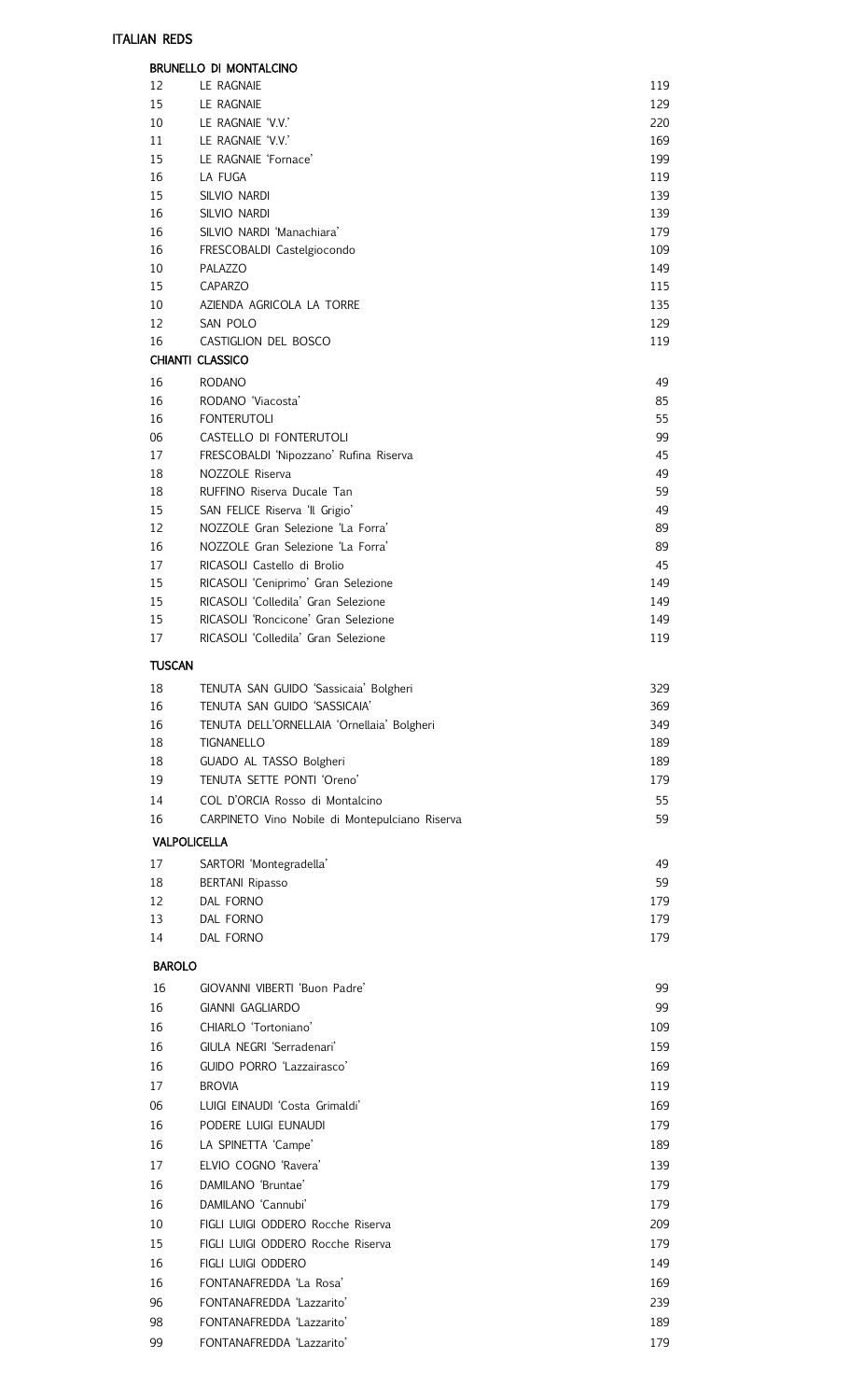#### NEBBIOLO-DOLCETTO-BARBARESCO

| 18 | GAGLIARDO Dolcetto                   | 39 |
|----|--------------------------------------|----|
| 16 | <b>TRAVAGLINI Gattinara</b>          | 64 |
| 16 | MICHELE CHIARLO Barbaresco "Reyna"   | 84 |
| 17 | GIANNI GAGLIARDO Dolcetto d'Alba     | 49 |
| 19 | COPPO 'Camp du Rouss' Barbera d'Asti | 50 |
| 18 | BRUNO GIACOSA Nebbiolo d'Alba        | 59 |
| 16 | <b>TRAVAGLINI Gattinara</b>          | 69 |

### AMARONE

| 13 | SARTORI 'Corte Bra' Classico Riserva | 109 |
|----|--------------------------------------|-----|
| 15 | MASI 'Costasera' Classico            | 129 |
| 07 | MASL 'Mazzano' Classico              | 229 |
| 12 | MASI 'Mazzano' Classico              | 189 |
| 07 | MASI 'Campolongo di Torbe' Classico  | 199 |
| 16 | <b>CESARI</b> Classico               | 89  |
| 08 | <b>BERTANI</b> Classico              | 184 |
| 09 | <b>BERTANI</b> Classico              | 184 |
| 10 | <b>BERTANI</b> Classico              | 184 |
| 13 | DAL FORNO                            | 399 |

### INTERNATIONAL REDS

| 17 | MARQUES DE CACERES 'De Caceres' Crianza Rioja   | 45  |
|----|-------------------------------------------------|-----|
| 18 | TINTO PASQUERA Crianza Rioja                    | 59  |
| 17 | PALACIO REMONDO 'La Montesa' Rioja              | 50  |
| 17 | MUGA Reserva Rioja                              | 50  |
| 17 | NUMANTHIA 'Termes' Toro                         | 45  |
| 08 | NUMANTHIA 'Numanthia' Tinto de Toro             | 99  |
| 02 | NUMANTHIA 'Termanthia' Tinto de Toro            | 295 |
| 12 | BERONIA Rioja Gran Reserve                      | 49  |
| 16 | MARQUES DE MURRIETA                             | 59  |
| 16 | MARQUES de MURRIETA 'Dalmau' Rioja              | 209 |
| 19 | ACHAVAL Ferrer Malbec Mendoza                   | 49  |
| 18 | LUCA Old Vine Malbec Uco Valley                 | 55  |
| 19 | LUIGI BOSCA Malbec Reserva Mendoza              | 47  |
| 10 | LAPOSTOLLE Clos Apalta Blend Colchagua Valley   | 149 |
| 16 | ELDERTON Shiraz, Barossa Valley                 | 49  |
| 12 | SHINGLEBACK Shiraz McLaren Vale                 | 45  |
| 14 | MITOLO 'Jester' GAM Shiraz McLaren Vale         | 49  |
| 12 | <b>INKBERRY Shiraz/Cabernet Central Ranges</b>  | 39  |
| 06 | CLARENDON HILLS Syrah 'Astralis'                | 279 |
| 14 | E&E Black Pepper Limited Release Barossa Valley | 89  |
| 14 | HENSCHKE 'Henry's Seven'                        | 59  |
| 18 | MONTES 'Purple Angel' Carmenere                 | 139 |

Vintages May Vary